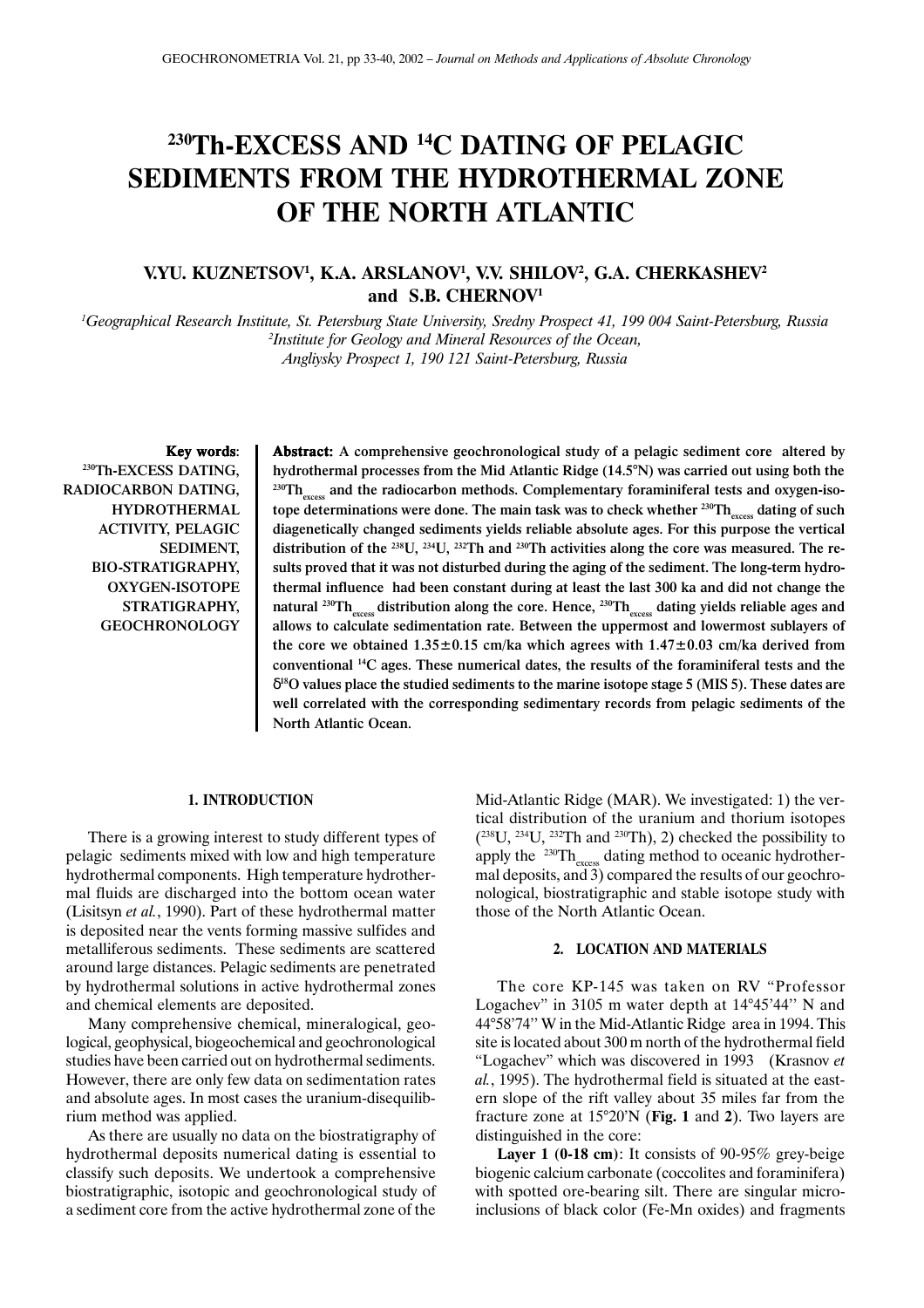of ultrabasic rocks. The spherical silt spots are beige-colored, sometimes non-transparent and formed by bioturbation. The upper sublayer (0-1 cm) is saturated with seawater.

Layer 2 (19-115 cm): It mainly consists of calcium carbonate (coccolites and foraminifera) which concentration gradually decreases downward from 78 to 72%. The sublayer up to 60 cm contains hydrothermal material. There is some beige-colored silt with singular black colored (Fe-Mn oxides) micro-inclusions. The upper part of the layer (19-25 cm) is affected by bioturbation with numerous gray-beige dots and bands without sharp contours.

Our sediment core KP-145 from the active hydrothermal MAR area contains complex genetic features which could only be deciphered by a careful, comprehensive geochronological and multidisciplinary study. The common pelagic sediment is depositionarily superimposed by the penetration of hydrothermal fluids and associated and geochemical processes. Parts of the sediments were mixed by tectonics and bioturbation.



*Fig. 1. Location of "Logachev" hydrothermal field and station KP 145. 1 – rift valley; 2 – "Logachev" hydrothermal field; 3 – isolines of floor relief; 4 – location of station KP 145.*



*Fig. 2. Geological structure of axis region of Mid-Atlantic*

*Ridge in the zone of hydrothermal field 14o 45 N (after Bogdanov et al., 1995).*

*A: 1 – rift valley; 2 – transform fault 15o 20 N; 3 – spreading axis; 4 – normal fault scarps; 5 – vertical deep-seated fault; 6 – massif of serpentinous ultrabasites and gabbroides; 7 - active hydrothermal field.*

*B: Profile I-II: 1 – unconsolidated sediments; 2 – extrusive basalts; 3 – serpentinous ultrabasites and gabbroides; 4 – vertical deep-seated fauls; 5 – active hydrothermal field.*

 $\Delta$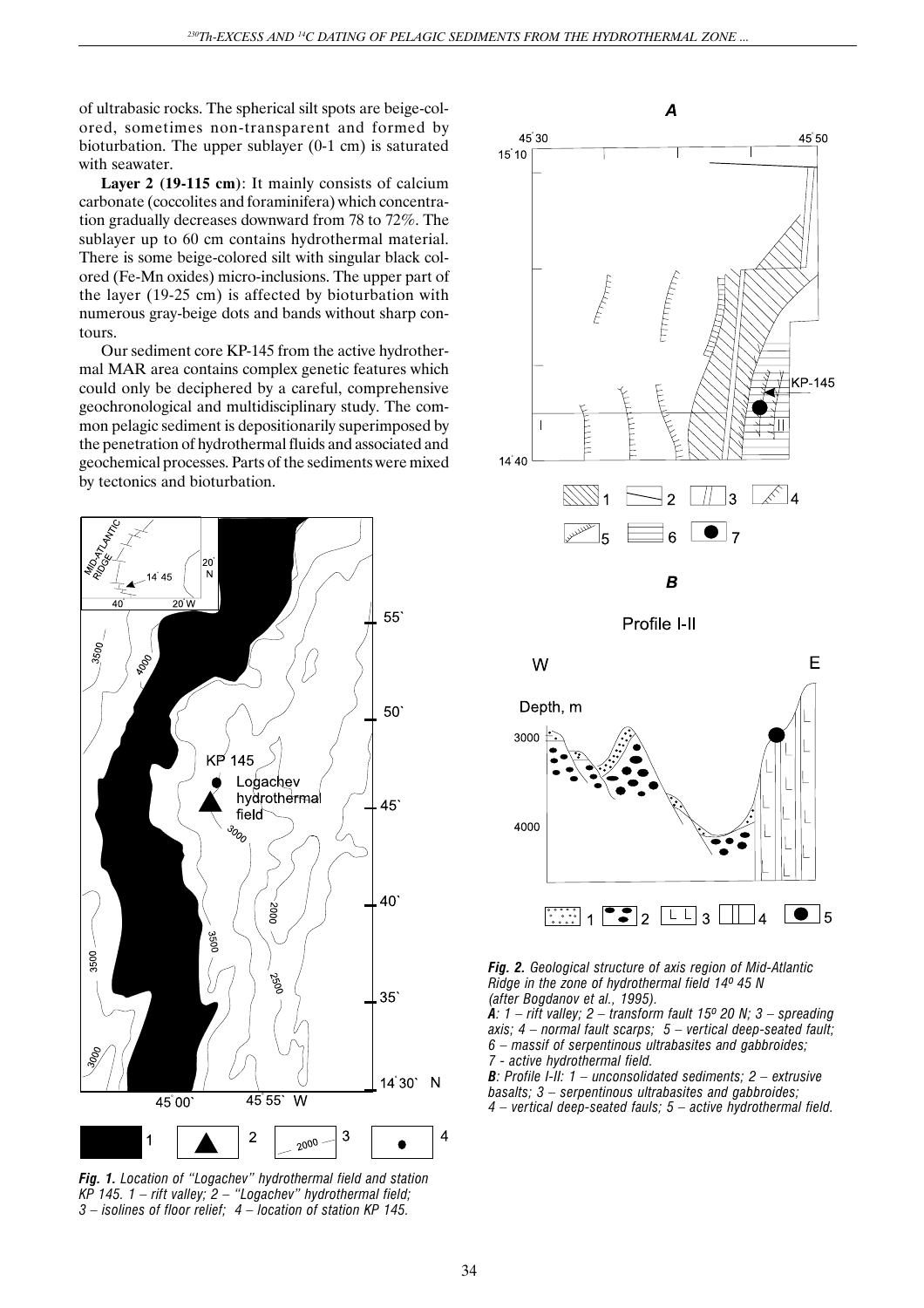## **3. ANALYTICAL METHODS**

Uranium and thorium were radiochemically extracted (Kuznetsov, 1993; Kuznetsov *et al.*, 2000). The main steps were:

- $\bullet$  digestion and dissolution of 5-10 g of sediment by concentrated  $HNO_3$ , HF and HCl; removal of F by concentrated  $HClO<sub>4</sub>$ ; addition of the double spike of 232U and 234Th;
- adsorption of uranium and thorium isotopes on iron hydrooxide in a carbonate-free ammonia solution at pH 7 to 8;
- $\bullet$  purification of the solution from all admixtures of interfering alpha emitters; separation of the uranium and thorium by anion exchange. Anionite AV-17 was used to elute the Th fraction from the  $7n HNO<sub>3</sub>$  solution and uranium from the 6n HCl/0.2n  $HNO<sub>3</sub>$  solution;
- l electrodeposition of uranium and thorium on platinum discs from the ethyl alcohol solution (adding the 0.2 n  $HNO<sub>3</sub>$  solution) during 1.5 hours under current density of 60 ma/cm2 (Kim *et al.,* 1966);
- l alpha-spectrometric determination of the 238U, 234U,  $232$ Th and  $230$ Th activity using a semi-conductor surface-barrier silicon detector (resolution: 30 KeV/ channel) and the pulse analyzer AI-1024.

The chemical yield of uranium and thorium isotopes were calculated from the activities of the 232U and 234Th spikes. The results of a radiochemical analysis of the sediment core KP-145 are compiled in **Table 1**.

The organogenic fraction of the pelagic sediment was transformed into benzene and 14C dated by liquid scintillation counting (Arslanov, 1987). The 14C dates of the various sublayers of the core are compiled in **Table 2**.

#### **4. RESULTS**

#### *Radiometric measurements*

The manifold methods of uranium-series disequilibrium dating are based on the offset of radioactive equilibrium in oceanic sediments. One of these methods is the  $^{230}Th_{excess}$  method which uses the radioactive decay of the excess activity of 230Th over that of the parent uranium. There are two prerequisites for the application of this method: 1)230Th may not migrate in the sedimentary strata which has never been observed (Kuznetsov, 1976; Kuznetsov and Andreev, 1995; Huh and Ku, 1984; Lalou et al., 1988); 2)<sup>230</sup>Th is deposited with a constant deposition rate. This prerequisite has to be checked for each section with different genesis.



*Fig. 3. Vertical distribution of 230Thexcess (A) and direct 230Thexcess dates (B) along the core KP-145*

| <b>Table 2.</b> Absolute ages of sublayers of core KP-145. |  |  |
|------------------------------------------------------------|--|--|
|------------------------------------------------------------|--|--|

| No. | <b>Sublayer</b><br>[cm] | Conventional <sup>14</sup> C Age<br>[BP]  | $230$ Th/U age<br>[years]* |
|-----|-------------------------|-------------------------------------------|----------------------------|
| 1   | $0 - 1$                 |                                           |                            |
| 2   | $5 - 6$                 | $4100 \pm 400*$                           |                            |
| 3   | $13 - 15$               | $10,800 \pm 200$<br>(11,170 BC-10,485 BC) | $10,400 \pm 1100*$         |
| 4   | $30 - 31$               | $20,800 \pm 500$                          | $22,600 \pm 2400*$         |
| 5   | $40 - 41$               | $27,600 \pm 600$                          | $30,000 \pm 3200*$         |
| 6   | $60 - 61$               |                                           | 44,800 $\pm$ 4800*         |
| 7   | $90 - 91$               |                                           | $67,000 \pm 7400*$         |
| 8   | 114 - 115               |                                           | $84,800 \pm 9200$          |
|     |                         |                                           |                            |

Comments:

The average sedimentation rate calculated by  $^{230}$ Th was 1.35 $\pm$ 0.15 cm/ka; the standard deviation of the average sedimentation rate was calculated from that of the date of 84,800±9200 yr.

The average sedimentation rate calculated by  ${}^{14}$ C data was  $1.47 \pm 0.03$  cm/ka; the standard deviation of the average sedimentation rate was calculated from that of the date of 27,600 $\pm$ 600 yr.

 $*$ )=the age was calculated from the average sedimentation rate of 1.35 $\pm$ 0.15 cm/ka.

*Table 1. Results of a radiochemical analysis of the sediment core KP-145.*

| No.                  | Laver       | 238U            | 234 <sub>U</sub>                        | 234U/238U       | $^{232}$ Th                    | $^{230}$ Th*                            |
|----------------------|-------------|-----------------|-----------------------------------------|-----------------|--------------------------------|-----------------------------------------|
|                      | [cm]        | [dpm/g]         | $\lceil \mathsf{dpm}/\mathsf{g} \rceil$ |                 | $\lceil \mathsf{dpm/g} \rceil$ | $\lceil \mathsf{dpm}/\mathsf{g} \rceil$ |
|                      | $0 - 1$     | $0.48 \pm 0.02$ | $0.51 \pm 0.02$                         | $1.07 \pm 0.06$ | $0.90 \pm 0.06$                | $6.53 \pm 0.37$                         |
| $\mathbf{2}^{\circ}$ | $5 - 6$     | $0.51 \pm 0.02$ | $0.54 \pm 0.02$                         | $1.06 \pm 0.06$ | $0.62 \pm 0.04$                | $5.51 \pm 0.33$                         |
| 6                    | $60 - 61$   | $0.44 \pm 0.02$ | $0.48 \pm 0.02$                         | $1.08 \pm 0.06$ | $0.55 \pm 0.03$                | $3.54 \pm 0.22$                         |
|                      | $90 - 91$   | $0.14 \pm 0.01$ | $0.16 \pm 0.01$                         | $1.11 \pm 0.06$ | $0.42 \pm 0.03$                | $3.38 \pm 0.20$                         |
| 8                    | $114 - 115$ | $0.25 \pm 0.01$ | $0.25 \pm 0.01$                         | $0.99 \pm 0.06$ | $0.55 \pm 0.03$                | $2.99 \pm 0.19$                         |

\*) = activity of  $^{230}$ Th, excessive over the equilibrium with parent  $^{234}$ U.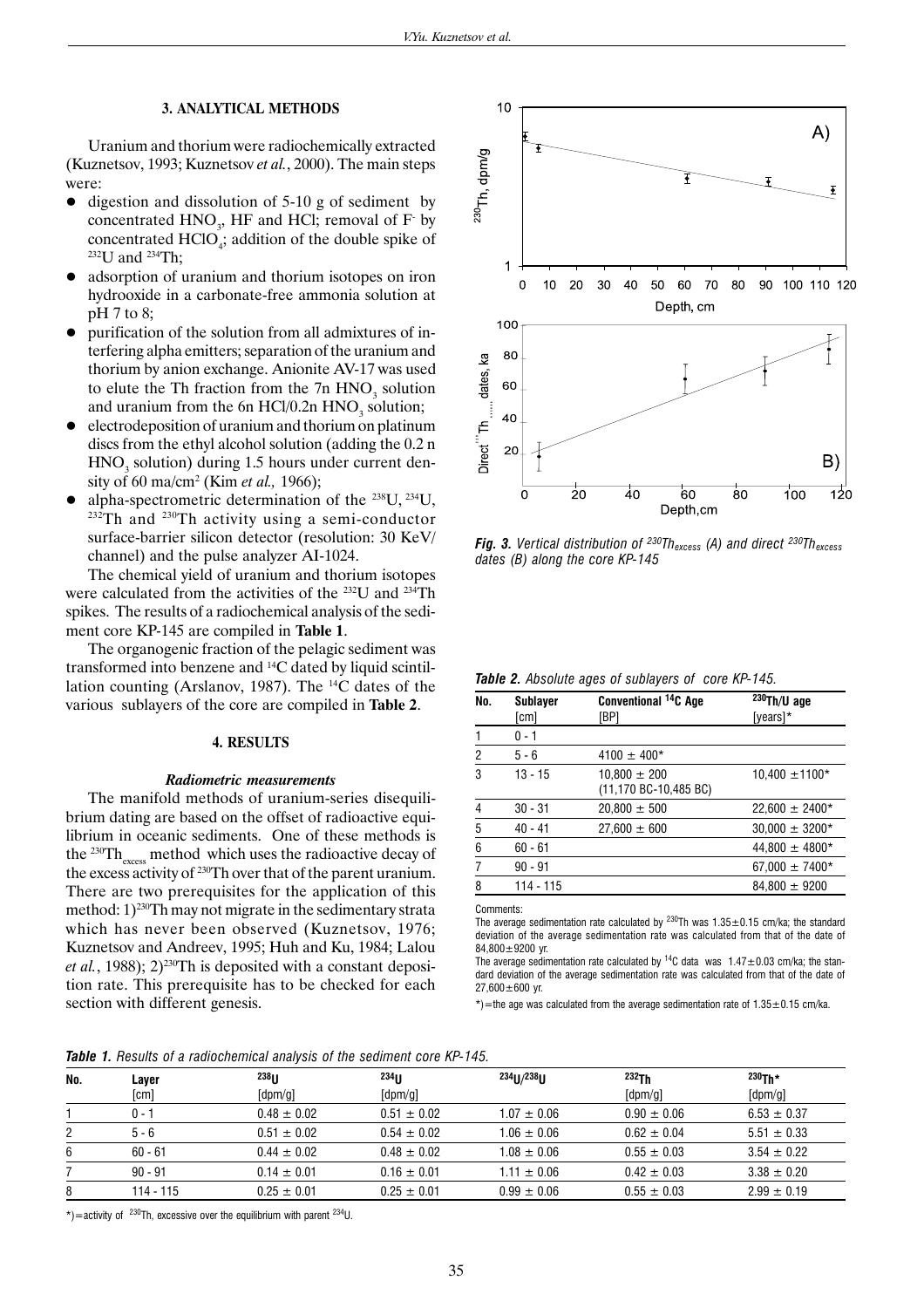The <sup>234</sup>U/<sup>238</sup>U AR insignificantly vary within the core. The <sup>238</sup>U concentration ranges from 0.2 - 0.7  $\mu$ g/g corresponding to a specific activity of 0.14-0.51 dpm/g (**Table 1**). The 232Th activity varies by a factor of two along the core.

## *Foraminiferal tests, oxygen-isotope composition and palaeotemperature*

The composition of the well preserved and abundant planktic foraminifera, the  $\delta^{18}$ O values and the ratio of biogenic and terrigenous components in the sand sediment fraction were determined on 14 sublayers. The average annual paleotemperature was reconstructed from the ratio of planktic foraminifera species *Globigerina Pachyderma* (**Fig. 4**). The determination of the oxygenisotope analyses were done on the  $CaCO<sub>3</sub>$  of all species planktic foraminifera shells rather than an individual species as relative large quantities of samples were required for the mass-spectrometric measurement. Some of the planktic foraminifera contained Fe-Mn oxides.

#### **5. DISCUSSION**

#### *Radiometric measurements*

The  $^{234}U/^{238}U$  AR and  $^{238}U$  activities are in the range of uranium in common pelagic and metal-bearing sediments (Kuznetsov, 1976; Lalou *et al.*, 1988; Arslanov *et al.*, 1988). Hydrothermal fluid discharged from the ocean floor is usually not enriched in uranium compared to seawater (Lisitsyn *et al.*, 1990; Lisitsyn, 1970 and 1993; Arslanov *et al.*, 1988). Hence, the concentration and distribution of uranium in the pelagic sediment may be primarily determined by its terrigenous and hydrogenous origin and by the supply of endogenous ore substance. This supply decreases to some extent the uranium concentration in the sediment. This concept is in agreement with the found  $234$ U/ $238$ U activity ratio which ranges from 1.0 (terrigenous detritus) to 1.14 (near that of seawater; see **Table 1**). The  $^{230}Th_{\text{excess}}$  activity in the core decreases gradually from the surface downward as expected from radioactive decay (**Fig. 3**). The direct absolute  $^{230}Th_{excess}$  dates calculated on the basis of the <sup>230</sup>Th<sub>excess</sub> activity in the sublayers 1 and 2, 1 and 6, 1 and 7, 1 and 8 tend to increase along the core (**Fig. 3**). These findings testify that any influx of endogenous ore matter and from the hydrothermal plume was constant and did not disturb the natural distribution (**Table 1**).

The maximum thorium concentration in sublayer 1 may reflect an insignificant supply of 232Th and 230Th during the last several thousands of years.

Under the found conditions the  $^{230}Th_{excess}$  method was used to determine the average sedimentation rate of the core. On the basis of the  $^{230}Th_{\text{excess}}$  activity in the sublayers 1 and 8 we calculated the age of  $84,800\pm9200$  yr between the sublayers 0-1 cm and 114-115 cm. The data allow to calculate the average sedimentation rate of  $1.35\pm0.15$ cm/ka from which absolute ages were estimated for each sublayer (**Table 2**). The latter and the corresponding 14C dates agree well with each other. On the basis of the 14C date of  $27,600\pm600$  (sublayer 40-41 cm) we calculated the average sedimentation rate of  $1.47 \pm 0.03$  cm/ka.

### *Foraminiferal tests, oxygen-isotope compositions and palaeotemperature*

The elaborated reliable chronology of core KP-145 explains why these sediments were chosen for the comprehensive study including foraminiferal tests and complementary isotope-oxygen analysis. The results allowed a stratigraphic and geochronological classification of the core and its correlation with MIS (Shackleton and Opdyke 1973; Barash *et al.*, 1983 and 1984; Barash, 1988; see **Fig. 4**).

The assemblage of planktic foraminifera in the subsamples 0-1 cm, 5-6 cm and 10-11 cm depth contains mainly the species *Globigerinoides sacculifer* (Brady) (**Fig. 4**), *Gs. ruber d'Orbigny; Globorotalia menardii* (d'Orbigny), *Sphaeroidinella dehiscens* (Parker et Jones). It corresponds to the tropical type of thanatocenosis of the equatorial subtype. Due to the dominance of *Globorotalia menardii* (d'Orbigny) these subsamples belong to the Zone Z defined by Eriksson *et al.* (1961 and 1963) which was deposited during the last 11,000 years.

The palaeotemperature was reconstructed according to Barash *et al*. (1983 and 1988) and yielded an mean annual temperature of the surface water of  $+25.0$  to  $+26.5$ °C (**Fig. 4**). The Holocene climatic optimum is reflected by an insignificant temperature increase and a mould of the isotope-oxygen curve at the layer between 5 and 6 cm (**Fig. 4**). The <sup>230</sup>Th<sub>excess</sub> date of  $4100 \pm 400$  yr was determined for this sublayer (**Table 2**). The conventional 14C and <sup>230</sup>Th<sub>excess</sub> dates of the 13-15 cm are  $10,800\pm200$  yr BP (the calibrated  $^{14}$ C date is 11,170 BC –10,485 BC, with 1σ confidence interval analysis) and 10,400±1100, respectively (**Table 2**). The sedimentation rate for MIS 1 adopting the age of the boundary between MIS 1 and MIS 2 of  $\sim$ 11 ka (Morley and Hays, 1981) is about 1.35 cm/ka (**Table 3**).

The dominant species of planktonic foraminifera of Layer 2 (18-110 cm) were *Globigerinoides ruber d'Orbigny*, *Gs. sacculifer* (Brady) (**Fig. 4**), *Globorotalia truncatulinoides* (d'Orbigny) with single individuals of *Globorotalia menardii flexuosa* (Koch). This assemblage is characteristic for Zone Y (Eriksson *et al.*, 1961 and 1963) which lasted from 75-11 ka.

The sublayers between 15-43 cm (15-16 cm, 20-21 cm, 30-31 cm and 40-41 cm) contained planktic foraminifera of the tropical type of thanatocenosis tending to the equatorial subtype (Barash, 1988). The reconstructed paleotemperature of the mean annual surface water was closely to  $+25.0$ °C (**Fig. 4**). The  $\delta^{18}$ O value and the assemblage of planktic foraminifera as *Globigerinoides sacculifer* (**Fig. 4**), *Gs. ruber, Globorotalia truncatulinoides* are related to MIS 2 lasting from 27 to 11 ka. The conventional 14C dates of the 30-31 cm and 40-41 cm are 20,800±500 and 27,600±600 BP, respectively (**Table 2**). The <sup>230</sup>Th<sub>excess</sub> dates of 22,600±2400 and 30,000±3200 ka were determined for these sublayers. The sedimentation rate for MIS 2 adopting the age of the boundary between MIS 2 and 3 of  $\sim$  27 ka (Morley and Hays, 1981) is about 1.75 cm/ka (**Table 3**).

The sublayers between 43-85 cm (50-51 cm, 60- 61 cm, 70-71 cm and 80-81 cm) contained planktic foraminifera of the tropical type of thanatocenosis tending to the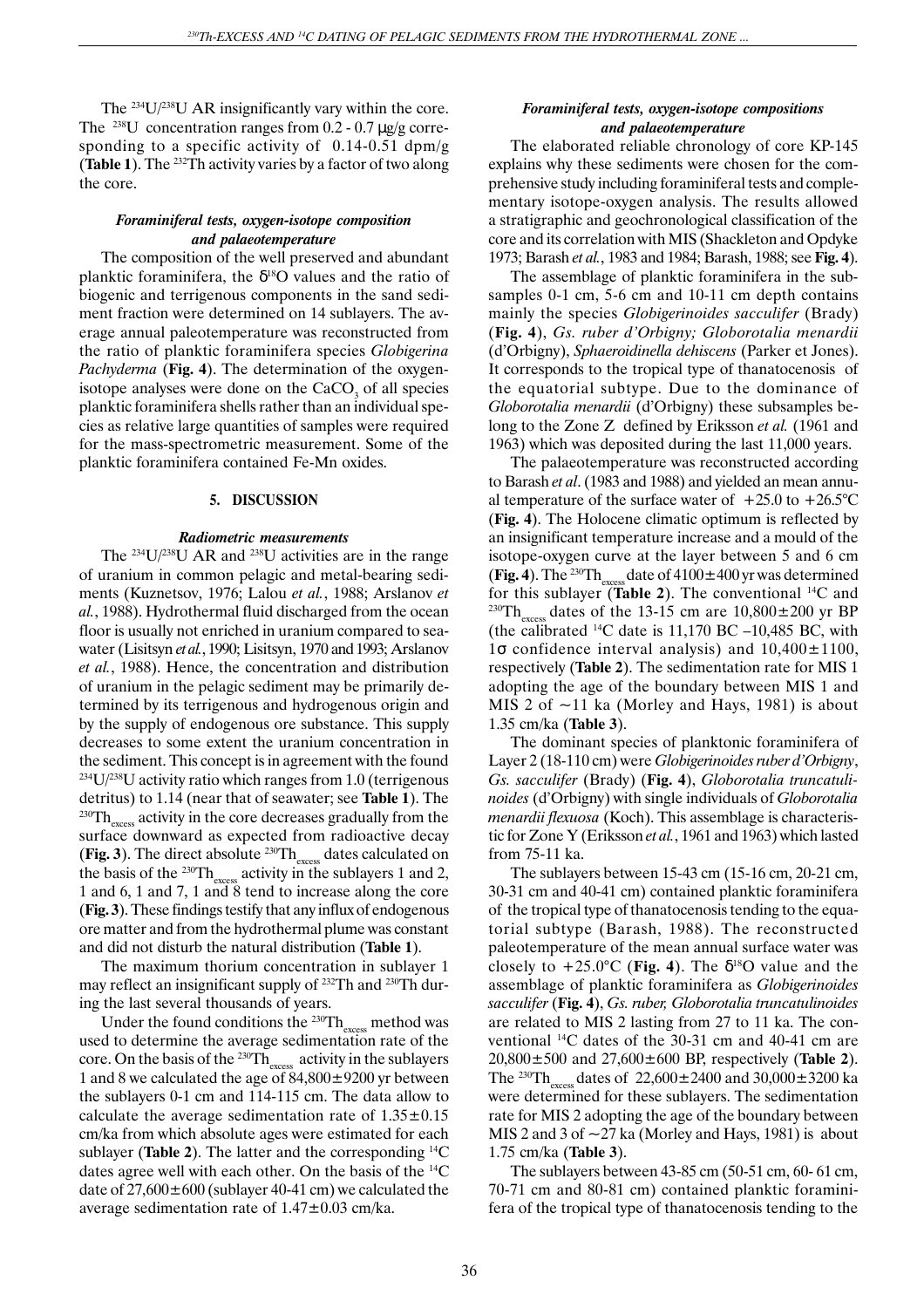equatorial subtype (Barash, 1988). The mean annual temperature of the surface water was estimated to  $+26.0$ ±0.5°C (**Fig. 4**). Both the isotope-oxygen curve and that of the planktic foraminifera (**Fig. 4**) correspond to MIS 3 and the time range from 58 to 27 ka. The sample from 60-61 cm (230Thexcess) yielded 44,800±4800 yr (**Table 2**). The age of  $\sim 58$  ka between MIS 3 and 4 (Morley and Hays, 1981) yielded a sedimentation rate of about 1.35 cm/ka for MIS 3 (**Table 3**).

The planktic foraminifera in the section of 85-105 cm (90-91 cm and 100-101 cm) belonged to the tropical type of thanatocenosis tending to the equatorial subtype (Barash, 1988). The mean annual temperature of the surface water was close to +25.0°C (**Fig. 4**). The assemblage of planktic foraminifera and the  $\delta^{18}$ O values allow a correlation with MIS 4 (72-58 ka). The <sup>230</sup>Th<sub>excess</sub> date for the 90-91 cm sublayer is 67,000±7400 yr (**Table 2**). The age of  $\sim$ 72 ka between MIS 4 and 5 yielded a sedimentation rate of about 1.43 cm/ka for MIS 4 (**Table 3**).

The sublayers between 105-115 cm (110-111 cm and 114-115 cm) contained well-preserved planktonic foraminifera of the tropical type of thanatocenosis tending to

*Table 3. The sedimentation rates between the boundaries of MIS in cores L-66 and KP-145.*

| <b>Marine isotope stage</b> | $L-66$ [cm/ka] | $KP-145$ [cm/ka] |
|-----------------------------|----------------|------------------|
| MIS <sub>7</sub>            | 1.6            |                  |
| MIS <sub>6</sub>            | 0.4            |                  |
| MIS <sub>5e</sub>           | 1.2            |                  |
| MIS 5d - 5a                 | 1.0            |                  |
| MIS <sub>4</sub>            | 1.7            | 1.43             |
| MIS <sub>3</sub>            | 0.5            | 1.35             |
| MIS <sub>2</sub>            | 1.45           | 1.75             |
| MIS <sub>1</sub>            | 1.2            | 1.35             |

the equatorial subtype without secondary changes (Barash, 1988). The estimated mean annual temperature of the surface water was close to +26°C (**Fig. 4**). The biostratigraphic and isotopic results allowed a connection to MIS 5 (128 to 72 ka). The absolute  $^{230}Th_{\text{excess}}$  date of the sample from 115-114 cm is 84,800±9200 yr (**Table 2**).

Zone X is represented by sediments below 110 cm. It contained species of *Globorotalia menardii: Globorotalia menardii* (d'Orbigny) and *Globorotalia menardii flexuosa* (Koch) which were deposited between 128-75 ka.

The good agreement between the results of the geochronological, biostratigraphic and isotopic analyses testifies the reliability of the derived climate-geochronological course (**Fig. 4**).

## **6. STRATIGRAPHICAL AND GEOCHRONOLOGICAL COMPARISON OF THE CORES KP-145 AND L-66**

We compared our results from core KP-145 representing the hydrothermal activity zone with the corresponding data of the sediment core L-66 from the pelagic zone of the North Atlantic (Arslanov *et al.,* 1988). By this the geological section was correlated with the climate-stratigraphic events for the Late Pleistocene-Holocene of the Central and North Atlantic Oceans.

Core L-66 was taken on the second cruise of RV "Mikhail Lomonosov" (1958) in the European basin (49°04´ N, 20°18´ W) in a water depth of 4000 m. The core length is 298 cm. It contains alternating layers of white to light-gray silt (0-12, 134-149 and 168-255 cm). The terrigenous material of sandy silt with gravel, pebble and detritus (12-134, 149-168 and 255-298 cm) dominates over the biogenic, coccolite-foraminifera silt. In the 26-39 cm sublayer, volcanic ash is present. The terrigenous sublayers, especially the thickest sublayer at 12-134 cm,



*Fig. 4. Results of geochronological study of cores KP-145 and L-66, their stratigraphical classification and correlation. a) 1 – coccolith-foraminiferal ooze; 2 – terrigenous mud; 3 – volcanic ash; 4 – gravel, pebble, rock debris; b) 1 – coccolith-foraminiferal ooze.*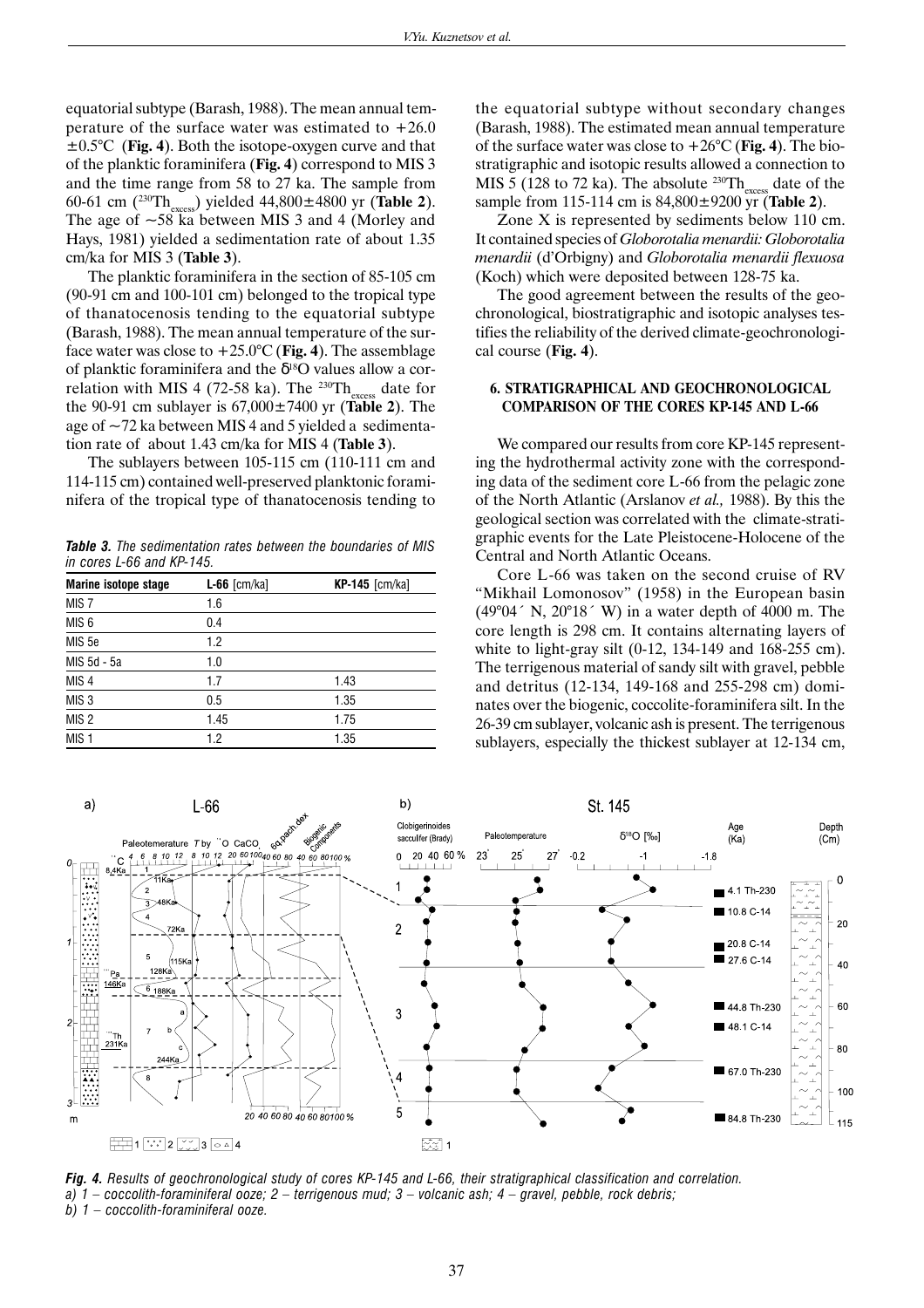are lithologically heterogeneous. They contain fine- to coarse-grained interlayers with micro-laminated texture. They are interpreted as reflection of significant changes of the palaeo-oceanographic sedimentation.

From this core, 18 quantitative analyses of the composition of planktic foraminifera were done, the palaeotemperature and the ratio of biogenic to terrigenous components in the sandy fraction of the sediment  $(>0.1 \text{ mm})$ were calculated. In addition, 16 isotope-oxygen analyses and 12 analyses of the carbonate concentration were performed. Uranium, thorium and protactinium measurements were carried out on eight sublayers between 0-6 cm and 229-234 cm.

The sample from 150-154 cm yielded the  $^{231}Pa$ <sub>excess</sub> date of  $146,000 \pm 18,000$  years representing the boundary of MIS 5/MIS 6. The <sup>230</sup>Th<sub>excess</sub> date of 231,000 $\pm$ 15,000 years for the 229-234 cm sublayer corresponds to the early climatic optimum of MIS 7 which is well correlated with the course of the  $\delta^{18}$ O values (Morley and Hays, 1981; see **Fig. 4**).

The stratigraphic classification of L-66 allows an estimate of the absolute ages and the sedimentation rates between the boundaries of MIS (Morley and Hays, 1981). The sedimentation rate in core L-66 and KP-145 varied noticeably (**Table 3**).

In agreement with other findings the sedimentation rate of both cores KP-145 and L-66 is higher during the cold periods (MIS 2 and 4) than during the warm periods (MIS 1 and 3) in the Central and North Atlantic. This is explained by an increased supply of terrigenous material during the cold epochs as plant cover fixes loose sediments.

The average sedimentation rate of 1.4  $(^{230}\text{Th}_{\text{excess}}$ ,  $^{14}\text{C}$ ) and  $1.0$  ka/cm ( $230$ Th<sub>excess</sub>,  $231$ Pa<sub>excess</sub>) in the cores KP-145 and L-66 for MIS 1-4 deviate slightly from each other. This may indicate that the hydrothermal influence at the site of KP-145 was insignificant and constant along the core.

#### **7. CONCLUSIONS**

The comprehensive geochronological study of the core KP-145 proved that the  $^{230}Th_{excess}$  dating method yielded reliable dates since the influx of hydrothermal matter was constant or negligible and did not influence the vertical distribution of uranium and thorium isotopes. The biostratigraphic and oxygen-isotope results allowed a stratigraphic and the  $^{230}\text{Th}_{\text{excess}}$  ages for chronological classification of the sediment core from the MAR hydrothermal zone and their correlation with MIS. The palaeotemperature for the Late Pleistocene-Holocene was reconstructed for the surface water from the Central and North Atlantic.

### **ACKNOWLEDGEMENTS**

Thanks are due to anonymous reviewer for helpful comments.

The financial support by the Russian Foundation of Basic Studies for this study was highly appreciated (projects No. 98-05-64764 and No. 01-05-64870).

## **REFERENCES**

- **Arslanov Kh.A., 1987:** *Radiocarbon: geochemistry and geochronology.* LGU, Leningrad: 298 pp (in Russian).
- **Arslanov Kh.A., Barash M.S. and Kuznetsov V.Yu., 1988:** On geochronology of the Middle and Upper Pleistocene by the data of study of the North Atlantic sediments. *Oceanologiya* 38 (4): 644-650 (in Russian).
- **Arslanov Kh.A., Kuznetsov V.Yu., Lokshin N.V. and Pospelov Yu.N., 1988:** Protactinium and thorium isotopes in metallogenous sediments from the Bauyer Depression*. Radiochimiya* (3): 401-405 (in Russian).
- **Barash M.S. 1988:** *Quaternary palaooceanology of Atlantic Ocean*. Nauka, Moscow: 272 pp (in Russian).
- **Barash M.S., Dmitrenko O.B., and Kazarina G.Kh.** *et al.,* **1984:** Stratigraphy of oceanic Quaternary sediments. In: *Quaternary Geology and Geomorphology. 27-th Intern. Geological Congress, section C.3.* Moscow, Nauka: 36-48 (in Russian).
- **Barash M.S., Oskina N.S. and Blyum N.S., 1983:** Quaternary biostratigraphy and surface palaeotemperatures based on planktonic foraminifers. In: Barker P.F., Carlson R.L., and Johnson D.A. *et al.*, eds, *Init. Repts. DSDP* 72. U.S. Govt. Printing Office, Washington: 849-869.
- **Bogdanov Y.A., Sagalevich A.M., Chernyaev E.S., Ashadze A.M. Gurvich E.G., Lukashin V.N., Ivanov G.V. and Peresypkin V.I., 1995:** Hydrothermal field 14°45'N of Mid-Atlantic Ridge. *Doklady RAN* 343 (3): 353-357 (in Russian).
- **Ericson D.B. , Ewing M. and Wollin G., 1963:** Pliocene-Pleistocene boundary in deep sea sediments. *Ibid*. 139: 727-737.
- **Ericson D.B. , Ewing M., Wollin G. and Heezen B.C., 1961:** Atlantic deep-sea sediment core. *Geol. Amer. Bull.* 72: 193-286.
- **Huh C.A. and Ku T.L., 1984:** Radiochemical observation on manganese nodules from three sedimentary environments in the North Pacific*. Geochimica et Cosmochimica Acta* 48(5): 951-963.
- **Kim S.M., Noakes I.E. and Miller W.W., 1966:** Electrodeposition method for counting alpha and beta emitters. *Nucleonics* 24 (3): 66-67.
- **Krasnov S.G., Cherkashev G.A., Stepanova T.V., Batuev B.N., Krotov A.G., Malin B.V., Maslov M.N., Markov V.F., Poroshina I.M., Samovarov M.S., Ashadze A.M., Lazareva L.I. and Ermolaev I.K., 1995:** Detailed geological studies of hydrothermal fields in the North Atlantic. In: Parson L.M., Walker C.L. and Dixon D.R., eds, *Hydrothermal Vents and Processes.* Geological Society Special Publication 87: 43-64.
- **Kuznetsov Yu.V., 1976:** *Radiochronology of ocean*. Atomizdat, Moscow: 279 pp (in Russian).
- **Kuznetsov V.Yu., 1993:** Radiochemical technique of uranium and thorium separation from Co-rich crusts*.* In: *Co-rich ferromanganese crusts of the Pacific Ocean.* St. Petersburg: 81-92 (in Russian).
- **Kuznetsov V. Yu. and Andreev S.I., 1995:** Distribution of uranium and thorium isotopes in ferromanganese nodules from the Pacific Ocean. *Radiochemistry* 37 (4): 346-351.
- **Kuznetsov V.Yu., Arslanov Kh.A., Shilov V.V., Cherkashev G.A. and Maksimov F.E. 2000:** Distribution of uranium and thorium isotopes in metallogenous sediments from the hydrothermal zone of the North Atlantic. *Radiochimiya* 6: 565-568 (in Russian).
- **Lalou C., Reyss L.G., Brichet E., Krasnov S., Stepanova T., Cherkashev G. and Markov V., 1988:** Chronology of a recently discovered hydrothermal field at 14°45´ N, Mid Atlantic Ridge. *Earth and Planetary Science Letters* 144: 483-490.
- **Lisitsyn A.P., 1970:** *Processes of oceanic sedimentation.* Nauka, Moscow: 392 pp (in Russian).